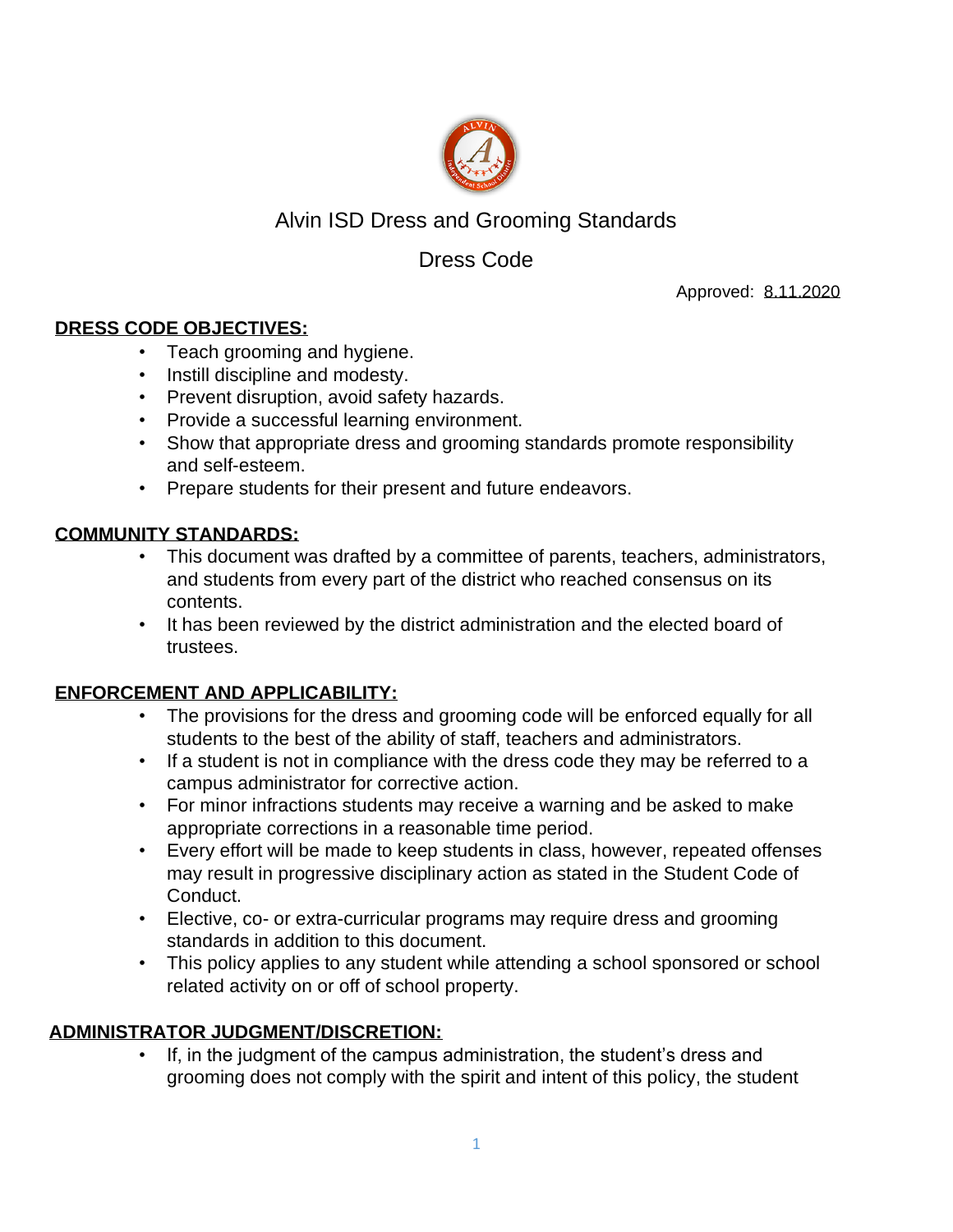will be asked to change or correct the issue as soon as possible, or may receive progressive disciplinary measures in accordance with the Student Code of Conduct.

• Parents play an important role in maintaining our schools as places of learning and will be notified of infractions and corrective action.

#### **SPECIFIC GUIDELINES:**

Personal Hygiene:

- Students will come to school clean, neat and free of odor.
- Basic personal hygiene (teeth brushed, hair groomed, and clothes neat and clean) will be observed.
- Appropriate undergarments will be worn at all times and not visible.
- Cologne/perfume/scents will be used sparingly in consideration of other students.

#### Clothing Fit:

- Any article of clothing must be fitted correctly being neither too tight nor too loose (baggy).
- Must not impede the student's participation in daily school activities.
- Will not interfere with actions and instructions during a drill or actual school emergency situation.

#### Clothing Choices:

- Clothing should be in good repair.
- No clothing that has been ripped, torn, pinned, sewn, or cut in a way as to reveal undergarments, midriff, skin more than three inches above the knee or the chest area will be allowed.
- Sheer or see-through clothing is prohibited.
- Sleepwear (pajamas) is not allowed except for campus-designated days but must still comply with the policies in this document.
- Will not contain emblems or writing that may be expected to cause a material or substantial disruption of, or interference with, normal school operations.

Bottoms: (Pants, jeans, shorts, overalls, jumpers, sweat pants, slacks, athletic pants/shorts, skirts, skorts, dresses, etc.)

- Will be worn at the natural waistline and not shorter than three inches above the knee.
- Frays or holes will not expose skin more than three inches above the knee.
- Shorts must be hemmed, no cut-offs and be worn no shorter than three inches above the knee.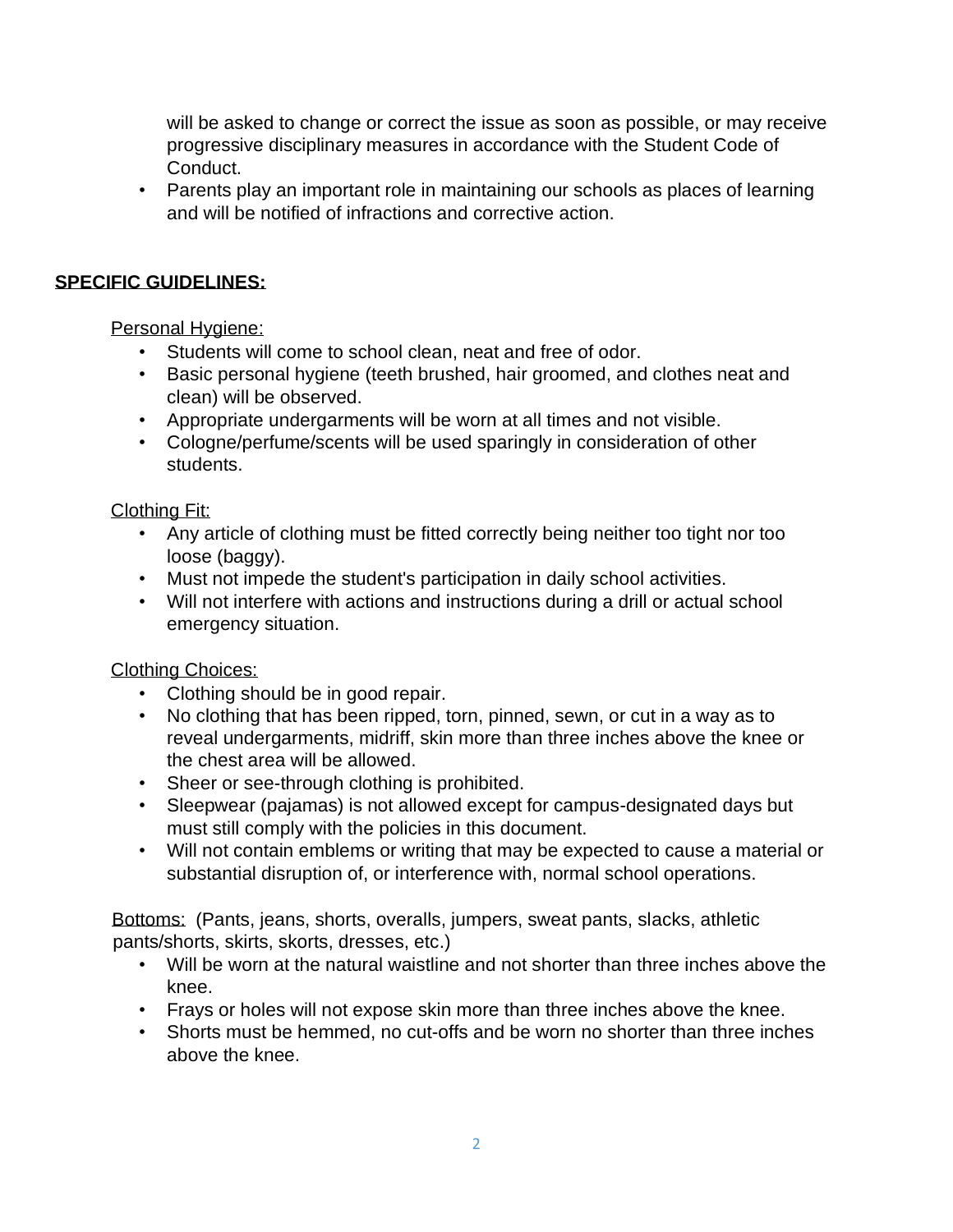- Dresses will not expose skin, under garments, or the chest area through loosely fitting arm openings, low-cut necklines, backless, or spaghetti straps, and will be worn no shorter than three inches above the knee.
- Tights, leggings, jeggings, spandex, yoga pants, bike shorts, and all other tightfitting bottom wear are not allowed unless covered by an over garment (ie: dress, skirt, top) that is no shorter than three inches above the knee.
- Elementary students must wear shorts, leggings or cartwheel shorts underneath dresses and skirts.

Tops: (Shirts, blouses, sweatshirts, sweaters, etc.)

- Must have sleeves. No halter, tube or strapless/spaghetti strap tops.
- Will not expose skin, undergarments, open-back, the midriff or the chest area through loosely-fitting arm openings, low-cut necklines, frays, holes, or cropped shirt tails.
- Will not be tight-fitting and limiting movement.
- May be worn tucked or untucked.

# Footwear:

- Shoes will be worn, and if designed to be tied, will be properly tied.
- Footwear must be worn with a heel/back strap and the heel/back strap must not be altered or removed from the heel.
- Unsafe footwear is not permitted (house shoes, slippers, shoes with wheels).
- Appropriate shoes must be worn during PE/athletics classes, as well as during lab activities, CTE, or as specified by the program requirements.

## Clothing Graphics:

• Apparel with inappropriate writing, drawings, or advertisements, to include but not limited to, drugs, alcohol, tobacco, violence, prison activities, gang activities, sexual innuendos, cultural divisiveness, and racial intolerance may not be worn.

## Hair:

- Will be neat, clean, and well groomed,
- Worn in a style and color that is not distractive or impedes school activities or is unsafe depending on the learning environment.
- Hair will be of a natural color. Colors will not be extreme. (No pink, orange, blue, green, purple, etc.).
- Extreme hairstyles (e.g.: mohawks, spikes, rollers, etc.) will not be allowed.
- Mustaches, beards, or goatees will be neat, clean, and well-groomed / trimmed, and worn in a style that is not distractive.

Tattoos:

• Permanent or temporary tattoos must not be visible.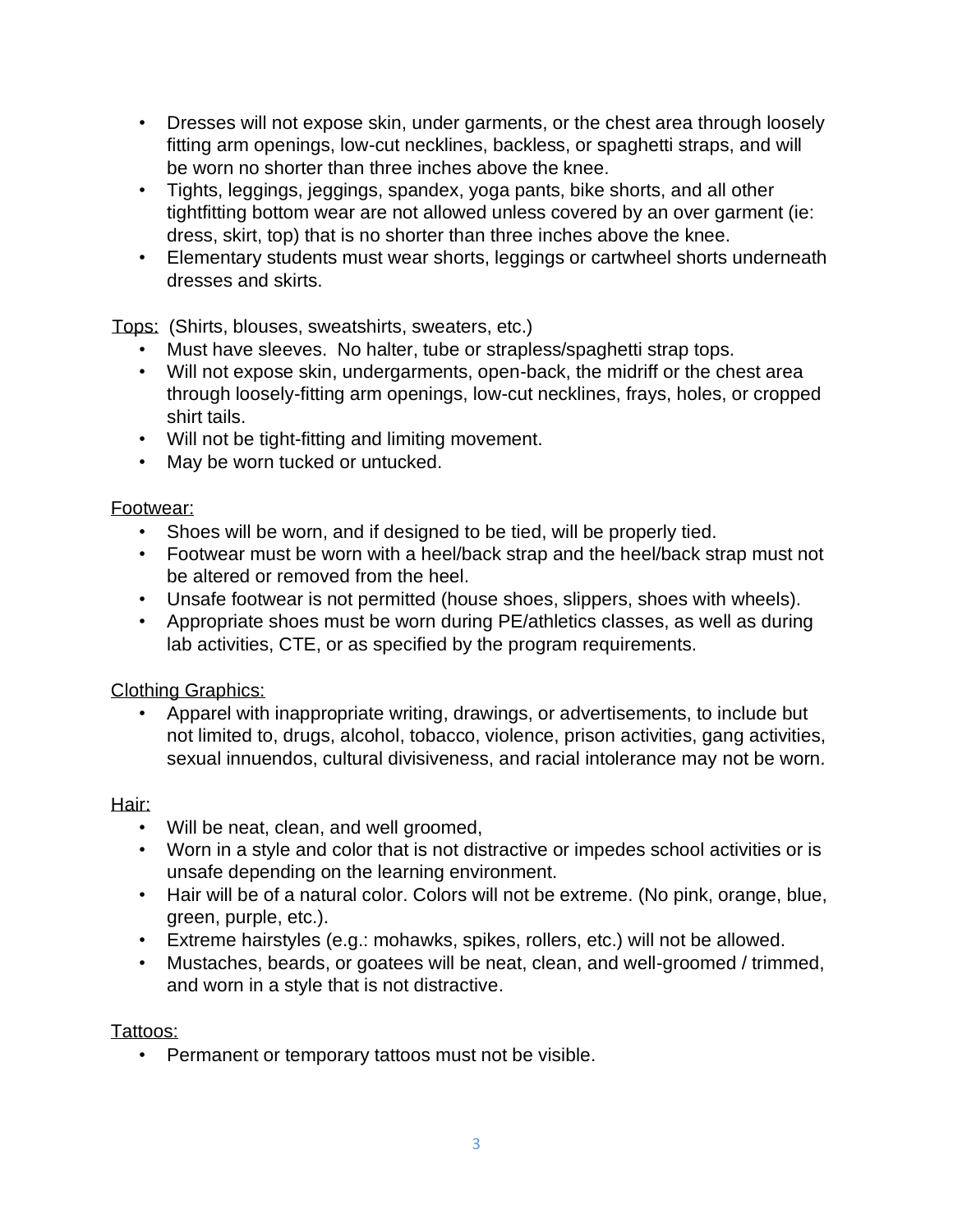#### Accessories/Other:

- Students may wear a maximum of two earrings in each ear.
- Over-sized earrings, loops, bars, gauges, or spacers are not allowed.
- Other body piercing jewelry and/or accessories will not be visible.
- Heavy chains, leather collars or accessories with spikes or studs will not be allowed.
- Any accessory that may cause injury will be prohibited.
- Sunglasses or sunshades are not allowed indoors.
- Bandanas will not be allowed except for campus-designated days.

## Face Coverings/Masks

- The use of face coverings will reflect the rate of community transmission of COVID-19, and the health recommendations associated with each level. (see campus administrator for current requirements)
- Will not contain emblems or writing that may be expected to cause a material or substantial disruption of, or interference with, normal school operations.

# Makeup:

• Extreme makeup will not be allowed. This includes any application of makeup that alters the reasonable recognition of the student by campus staff or causes a disruption of the learning environment.

## Headwear:

- Headwear will not be allowed inside of buildings. (Excluding hair bows, bands, etc.)
- An exception will be made for religious headwear.

# Outerwear:

- In cold weather, jackets or coats may be worn to school and in the building.
- Trench, duster or similar styled coats are not allowed.
- No oversized jackets, vests, sweaters, or sweatshirts may be worn.
- Jackets and coats should be worn appropriate to the current climate conditions.
- Tops must be worn under outwear.
- Blankets are not an acceptable substitute for outerwear.